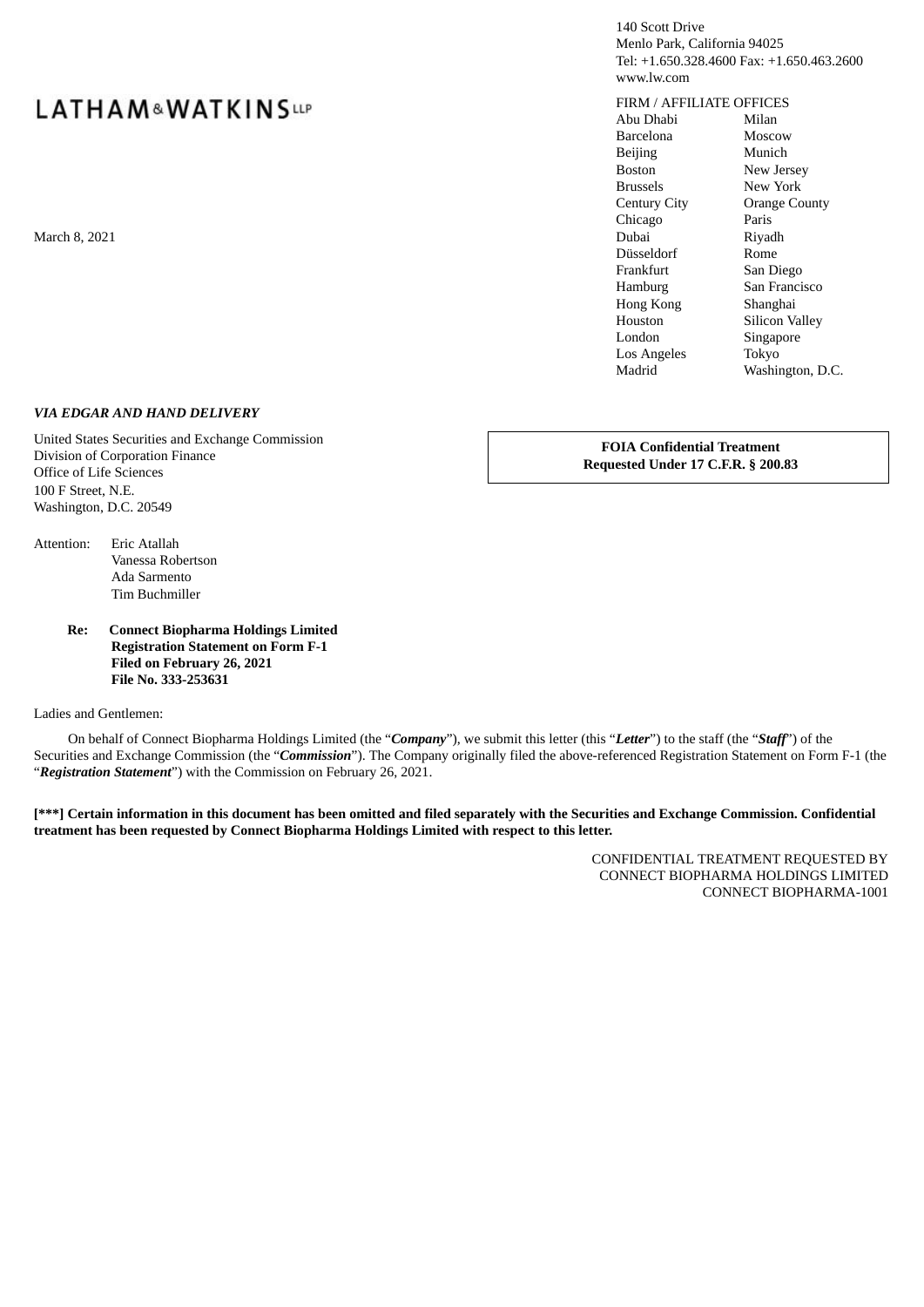The purpose of this Letter is to provide supplemental information to the Staff with respect to the accounting treatment for share-based compensation for its consideration during the review cycle so that the Company may be in a position to print a preliminary prospectus as promptly as practicable. In particular, the Company references Comment #11 of the Staff's letter dated January 13, 2021 with respect to providing an explanation for the determination of the fair value of the ordinary shares underlying the Company's equity issuances and the reasons for any differences between the recent valuations of its ordinary shares and the estimated offering price. The supplemental response set forth below is based upon information provided to Latham & Watkins LLP by the Company.

The Company supplementally advises the Staff that it anticipates printing its preliminary prospectus on or about March 12, 2021 and commencing its road show as early as March 15, 2021, with a target pricing date as early as March 18, 2021.

On behalf of the Company, we are respectfully requesting confidential treatment for specified portions of this letter pursuant to Rule 83 promulgated by the Commission (17 C.F.R. § 200.83). This letter is accompanied by such request for confidential treatment because of the commercially sensitive nature of the information discussed in this letter. A redacted version of this letter will be filed with the Commission on EDGAR, omitting the confidential information.

The Company's discussion of its accounting for share-based compensation is primarily contained within the sections of the Registration Statement entitled "Management's Discussion and Analysis of Financial Condition and Results of Operations—Critical Accounting Policies and Estimates— Recognition of Share-Based Compensation Expenses" and "—Ordinary Share Valuation" (the "*MD&A*") and appears on pages 112 through 114 of the Registration Statement.

The Company supplementally advises the Staff that, while not reflected in the Registration Statement, based on discussions with the Company's Board of Directors (the "*Board of Directors*") and current market conditions and reflecting the input from the underwriters for its initial public offering ("*IPO*"), the Company currently anticipates an approximate price range of  $\frac{1}{2}$ <sup>\*\*\*</sup>] to  $\frac{1}{2}$  (\*\*\*\*] per share for the Company's ordinary shares (the "*Preliminary IPO Price Range*"), with a midpoint of the anticipated range of approximately \$[\*\*\*] per share (the "*Preliminary Assumed IPO Price*"). The Preliminary IPO Price Range and Preliminary Assumed IPO Price do not reflect any stock split that the Company might affect prior to the Commission's declaration of effectiveness of the Registration Statement. The Company is currently anticipating implementing an approximately [\*\*\*]-to-1 reverse stock split, which would result in a post-split Preliminary IPO Price Range of \$[\*\*\*] to \$[\*\*\*] per share, with a midpoint of \$[\*\*\*] per share. The post-split price range will be narrowed within the post-split Preliminary IPO Price Range prior to distribution of the preliminary prospectus in connection with the Company's road show. For consistency with the Registration Statement, all data in this letter is reflected on a pre-split basis, unless otherwise expressly noted.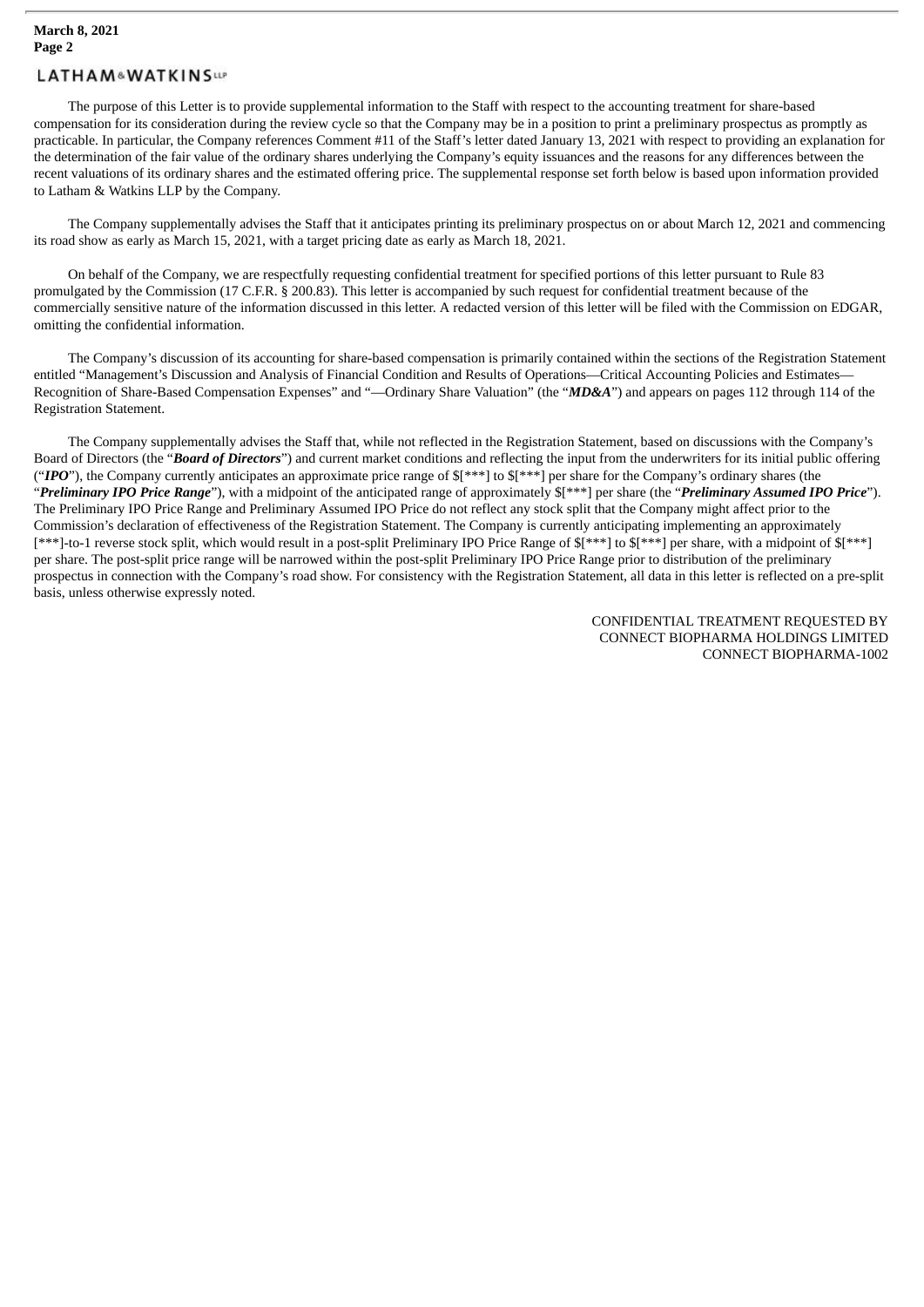The Company's final post-split Preliminary IPO Price Range remains under discussion between the Company and the lead underwriters, and a bona fide price range will be included in an amendment to the Registration Statement prior to any distribution of the preliminary prospectus in connection with the Company's road show.

#### *STOCK OPTION GRANTS SINCE DECEMBER 31, 2019*

The following table summarizes the number of ordinary shares underlying stock options granted since December 31, 2019, as well as the associated per share exercise price and the estimated fair value per share of the Company's ordinary shares used to determine share-based compensation expense for financial reporting purposes.

| <b>Grant Date</b>           | <b>Number of Shares</b><br><b>Underlying Options</b><br>Granted | <b>Exercise Price</b><br><b>Per Share</b> |      | <b>Estimated</b><br><b>Fair Value</b> |       |
|-----------------------------|-----------------------------------------------------------------|-------------------------------------------|------|---------------------------------------|-------|
| April 22, 2020              | 540,055(a)                                                      |                                           | 0.55 |                                       | [***] |
| December 14, 2020           | 1,977,488                                                       |                                           | 4.69 |                                       | [***] |
| December 21, 2020           | 94,000                                                          | \$                                        | 4.69 |                                       | [***] |
| January 11-February 1, 2021 | 95,000(b)                                                       |                                           | 4.69 |                                       | [***] |
| <b>February 20, 2021</b>    | 1,466,962                                                       |                                           | 6.72 |                                       | [***] |

- (a) The number of options granted for valuation purposes is 519,000. The difference relates to one option holder who signed their grant letter in 2019, but resigned prior to Board approval in April 2020. As such, the valuation excludes these options.
- (b) Comprises options to acquire 15,000, 60,000 and 20,000 ordinary shares granted on January 11, 2021, January 18, 2021 and February 1, 2021, respectively.

### *HISTORICAL FAIR VALUE DETERMINATION AND METHODOLOGY*

The Company has historically determined the fair value of its ordinary shares using methodologies, approaches and assumptions consistent with the American Institute of Certified Public Accountants Accounting and Valuation Guide, *Valuation of Privately-Held-Company Equity Securities Issued as Compensation* (the "*AICPA Practice Guide*"). In addition, the Board of Directors also considered numerous objective and subjective factors, along with input from management and third-party valuations, to determine the fair value of the Company's ordinary shares as disclosed in the Registration Statement.

The Company was founded in November 2015 and since March 2020, the Company has obtained independent third-party valuations of its ordinary shares on at least a quarterly basis as well as following events or conditions that the Company determines could cause the assumptions, qualifications or methodologies contained in prior independent third-party valuations to materially change. As described in greater detail in the MD&A, the Company utilized a hybrid method where total equity value was allocated to its preferred shares and ordinary shares under two different scenarios: (i) a Liquidation Scenario and (ii) an IPO Scenario.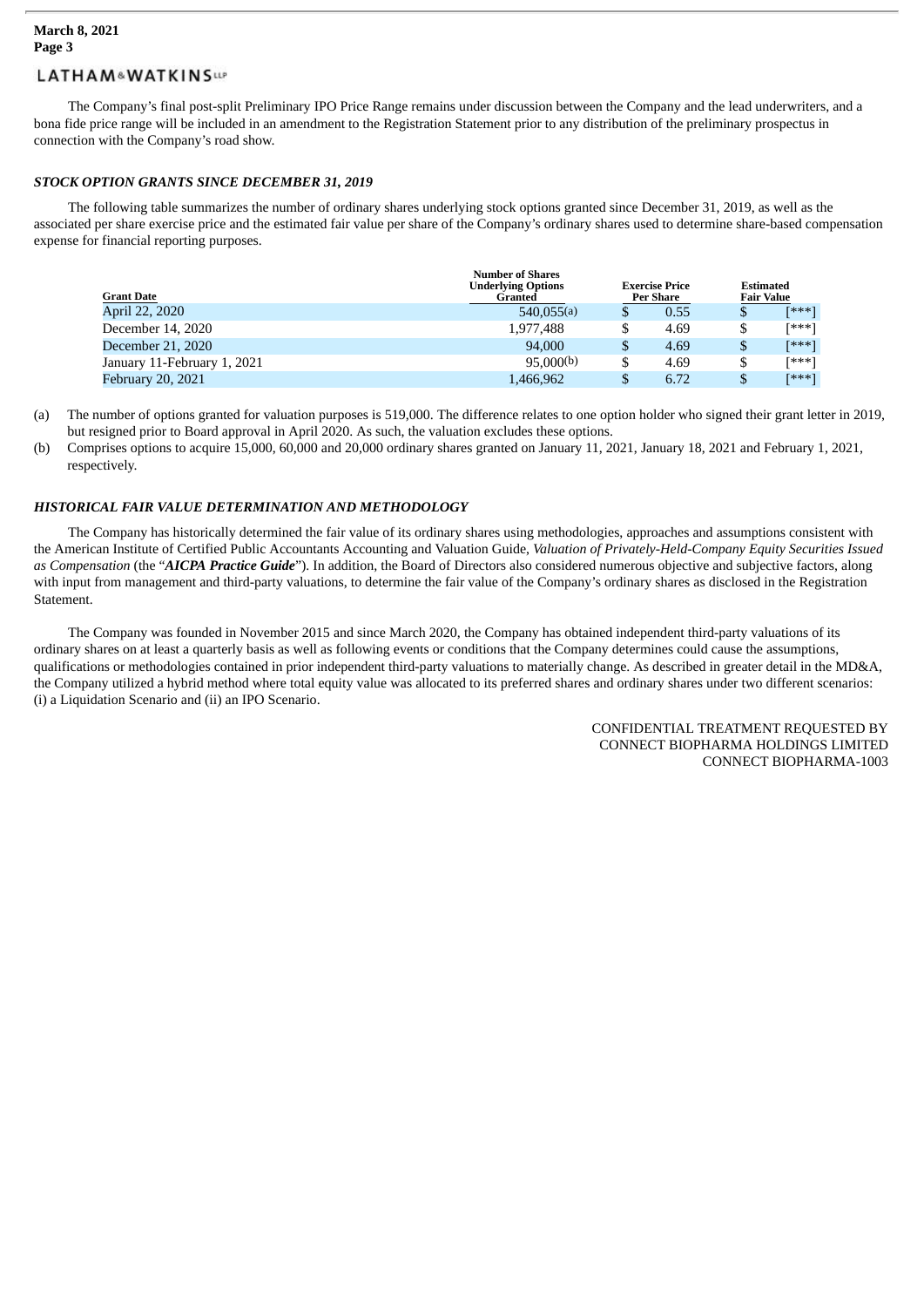Under the Liquidation Scenario, as the Company's preferred shareholders would have priority rights to claim for the equity value over the ordinary shareholders, the Option Pricing Method ("*OPM*") was applied to allocate the total equity value to these different classes of shares. The OPM treats the preferred shares and ordinary shares as call options with distinct claims on the Company's total equity value on liquidation preference of the preferred shares. The option's exercise price is based on a comparison of the total equity value of the Company, which is determined based on the liquidation preference amount. The characteristics of each class of shares, including the conversion ratio and any liquidation preference of the preferred shares, determine the class of share's claim on the equity value.

In the OPM framework, the backsolve method for inferring the equity value implied by a recent financing transaction involves making assumptions for the expected time to liquidity, volatility, and risk-free rate and then solving for the value of equity by calibrating to the value of the most recent class of preferred shares. The OPM was selected as the Company's management concluded that the Company's financing transactions were negotiated transactions that provided the best indication of the fair value of its preferred shares at each measurement date.

Under the IPO Scenario, the total equity value was allocated to the preferred shares and ordinary shares on an as-if-fully-converted basis since all of the preferred shares will be converted into ordinary shares in connection with the completion of an IPO.

The increased value ascribed to the Company under an IPO Scenario since December 31, 2019 was primarily driven by the pre-money equity value expected on the Company's assumed IPO date, which increased from \$[\*\*\*] as of March 31, 2020 to \$[\*\*\*] as of December 31, 2020. The pre-money equity value was reduced to \$[\*\*\*] as of the February 20, 2021 valuation date. These assumptions were driven by evolving market conditions and were determined in consideration of input provided by investors and investment bankers and market multiples for comparable companies completing IPOs at a similar stage of development. These multiples fluctuated during the course of the year based on evolving market conditions. During 2020, the market multiples were strong in contemplation of recent IPOs. However, since December 31, 2020, the Company has seen downward pressure on IPO market multiples.

After the equity value was determined and allocated to the various equity securities under each of the Liquidation Scenario and the IPO Scenario, a discount for lack of marketability ("*DLOM*") was applied to each scenario to arrive at the fair value of the Company's ordinary shares. A DLOM is applied based on the theory that as a private company, an owner of the shares has limited opportunities to sell the shares, and any such sale would involve significant transaction costs, thereby, reducing the overall fair market value. Based on these factors, an adjustment to the preliminary value estimate must be made to account for the lack of liquidity an owner of a private enterprise would experience.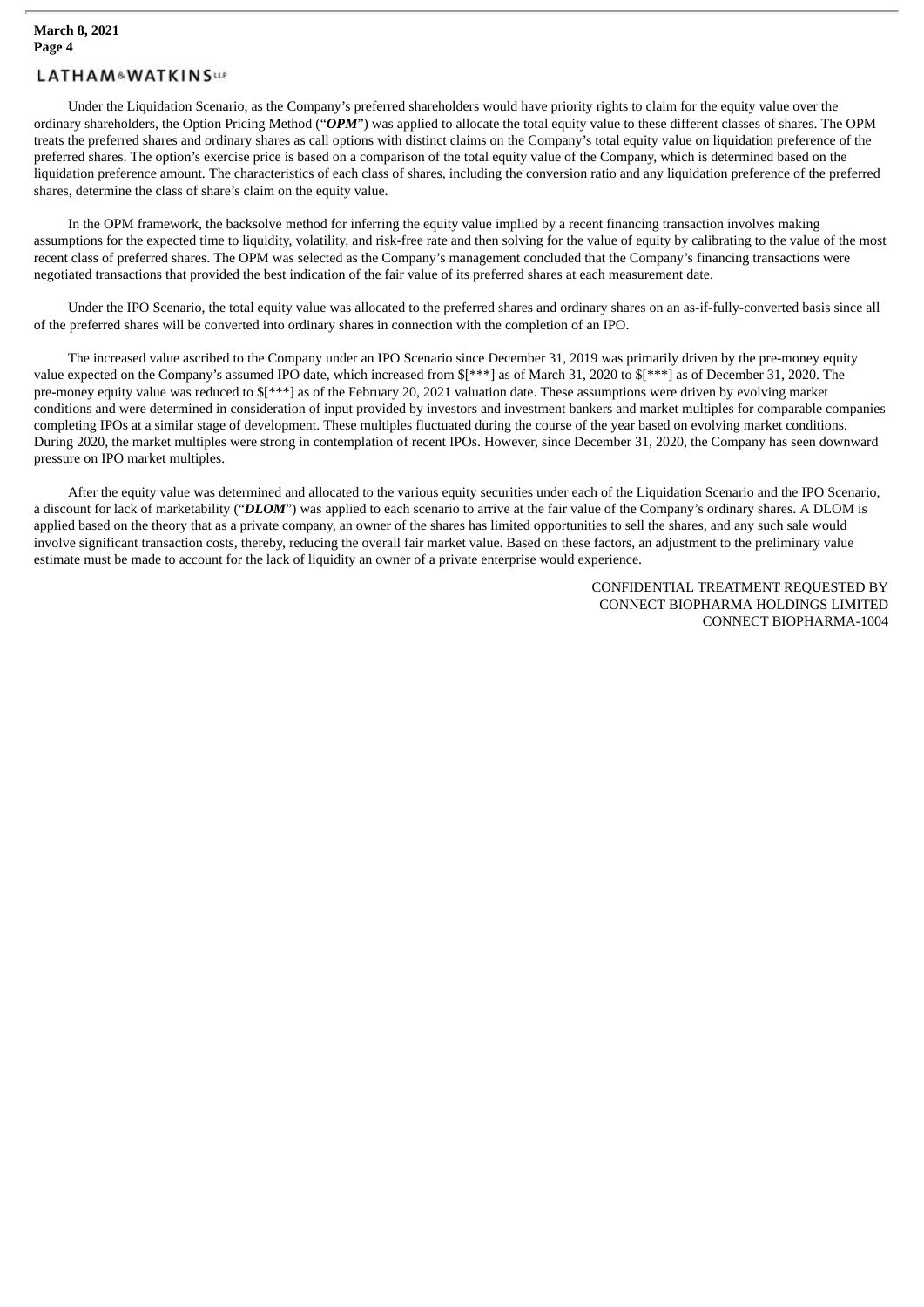#### **March 8, 2021 Page 5**

# **LATHAM&WATKINSW**

The DLOMs applied by the Company under the Liquidation Scenario are as follows:

| <b>Valuation Date</b>    | Liquidation<br>Scenario<br><b>DLOM</b> |
|--------------------------|----------------------------------------|
| March 31, 2020           | [***]%                                 |
| June 30, 2020            | [***]%                                 |
| <b>August 31, 2020</b>   | [***]%                                 |
| September 30, 2020       | [***]%                                 |
| December 1, 2020         | [***]%                                 |
| December 31, 2020        | [***]%                                 |
| <b>February 20, 2021</b> | [***]%                                 |

The DLOMs applied by the Company under the IPO Scenario are as follows:

| <b>Valuation Date</b>    | <b>IPO</b> Scenario<br><b>DLOM</b> |
|--------------------------|------------------------------------|
| March 31, 2020           | [***]%                             |
| June 30, 2020            | $[***]%$                           |
| <b>August 31, 2020</b>   | [***]%                             |
| September 30, 2020       | [***]%                             |
| December 1, 2020         | [***]%                             |
| December 31, 2020        | $[***]%$                           |
| <b>February 20, 2021</b> | [***]%                             |

After applying the DLOM, the fair value of the Company's ordinary shares was estimated to be the following under the Liquidation Scenario at each valuation date:

| <b>Valuation Date</b>    | <b>Value Per</b><br><b>Ordinary Share</b> |
|--------------------------|-------------------------------------------|
| March 31, 2020           | $S[***]$                                  |
| June 30, 2020            | [***]                                     |
| <b>August 31, 2020</b>   | [***]                                     |
| September 30, 2020       | [***]                                     |
| December 1, 2020         | [***]                                     |
| December 31, 2020        | [***]                                     |
| <b>February 20, 2021</b> | <b>[***]</b>                              |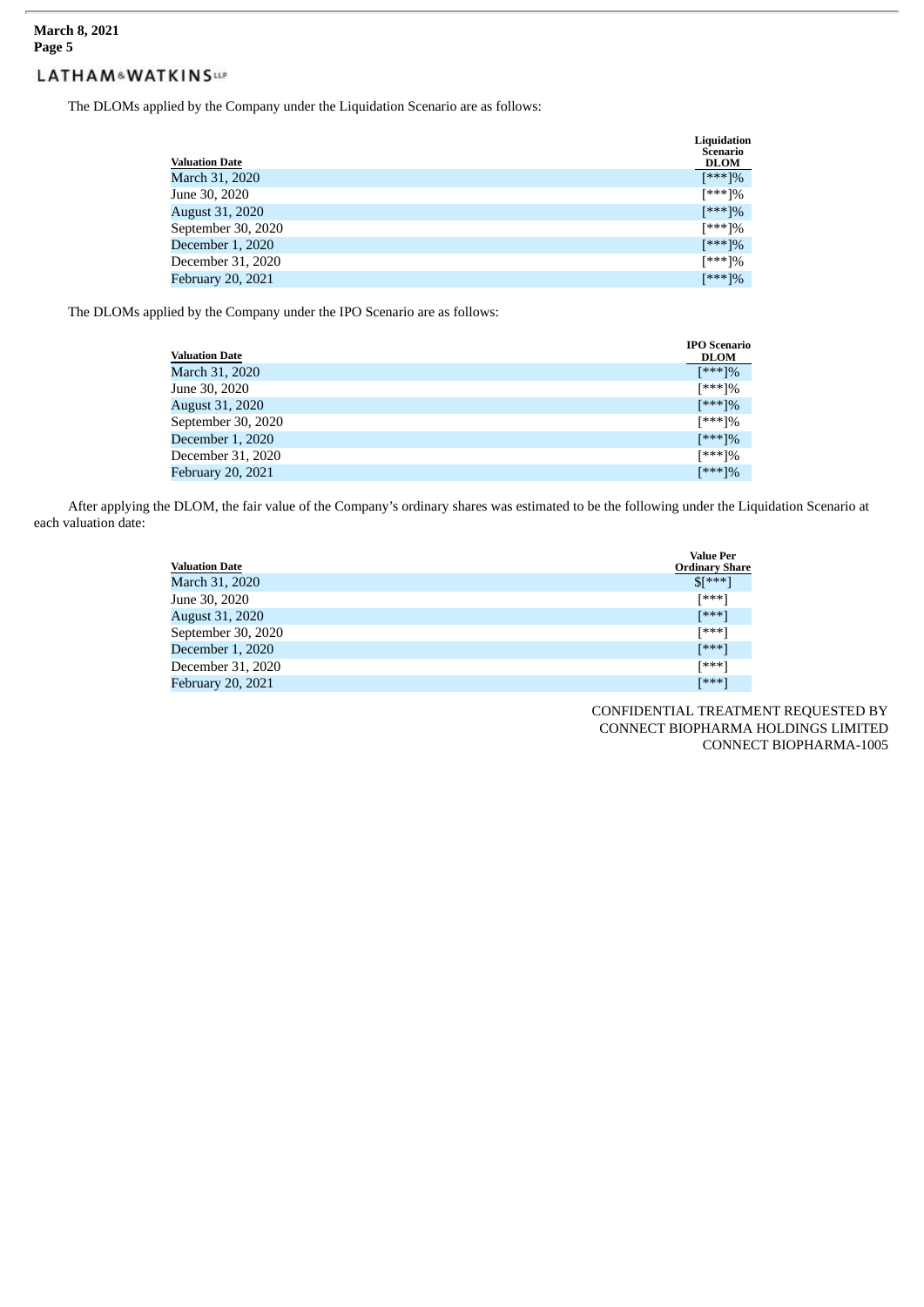#### **March 8, 2021 Page 6**

# **LATHAM&WATKINSUP**

After applying the DLOM, the fair value of the Company's ordinary shares was estimated to be the following under the IPO Scenario at each valuation date:

| <b>Valuation Date</b>    | <b>Value Per</b><br><b>Ordinary Share</b> |
|--------------------------|-------------------------------------------|
| March 31, 2020           | [***]<br>\$                               |
| June 30, 2020            | [***]                                     |
| <b>August 31, 2020</b>   | [***]                                     |
| September 30, 2020       | [***]                                     |
| December 1, 2020         | [***]                                     |
| December 31, 2020        | [***]                                     |
| <b>February 20, 2021</b> | [***]                                     |

The Company probability weighted each scenario at each valuation date as follows:

| <b>Valuation Date</b> | Probability-<br>Liquidation | Probability-<br>IPO. |
|-----------------------|-----------------------------|----------------------|
| March 31, 2020        | $[***]%$                    | [***]%               |
| June 30, 2020         | [***]%                      | [***]%               |
| August 31, 2020       | [***]%                      | [***]%               |
| September 30, 2020    | [***]%                      | [***]%               |
| December 1, 2020      | [***]%                      | [***]%               |
| December 31, 2020     | [***]%                      | [***]%               |
| February 20, 2021     | [***]%                      | [***]%               |

In the first half of 2020, the Board of Directors did not consider an IPO to be probable given the Company's stage of development at the time. In addition, the potential impact of COVID-19 and the uncertainties resulting from the global pandemic could not be predicted at that time. Accordingly, the Company assumed that it would continue to privately raise external capital to fund its research and development activities. Accordingly, the probability assigned to the IPO Scenario was low.

In August 2020, the Board of Directors considered the progress of the Company's research and development activities and the fact that the Company had initiated discussions with investment bankers and legal counsel to determine whether an IPO Scenario was viable and that there were discussions with the Board of Directors to actively pursue an IPO. Accordingly, the Board of Directors increased the probability assigned to the IPO Scenario. As there had been no significant changes in the Company's progress towards an IPO in September 2020, no changes to the probability of an IPO Scenario was made between the August 31, 2020 valuation date and the September 30, 2020 valuation date.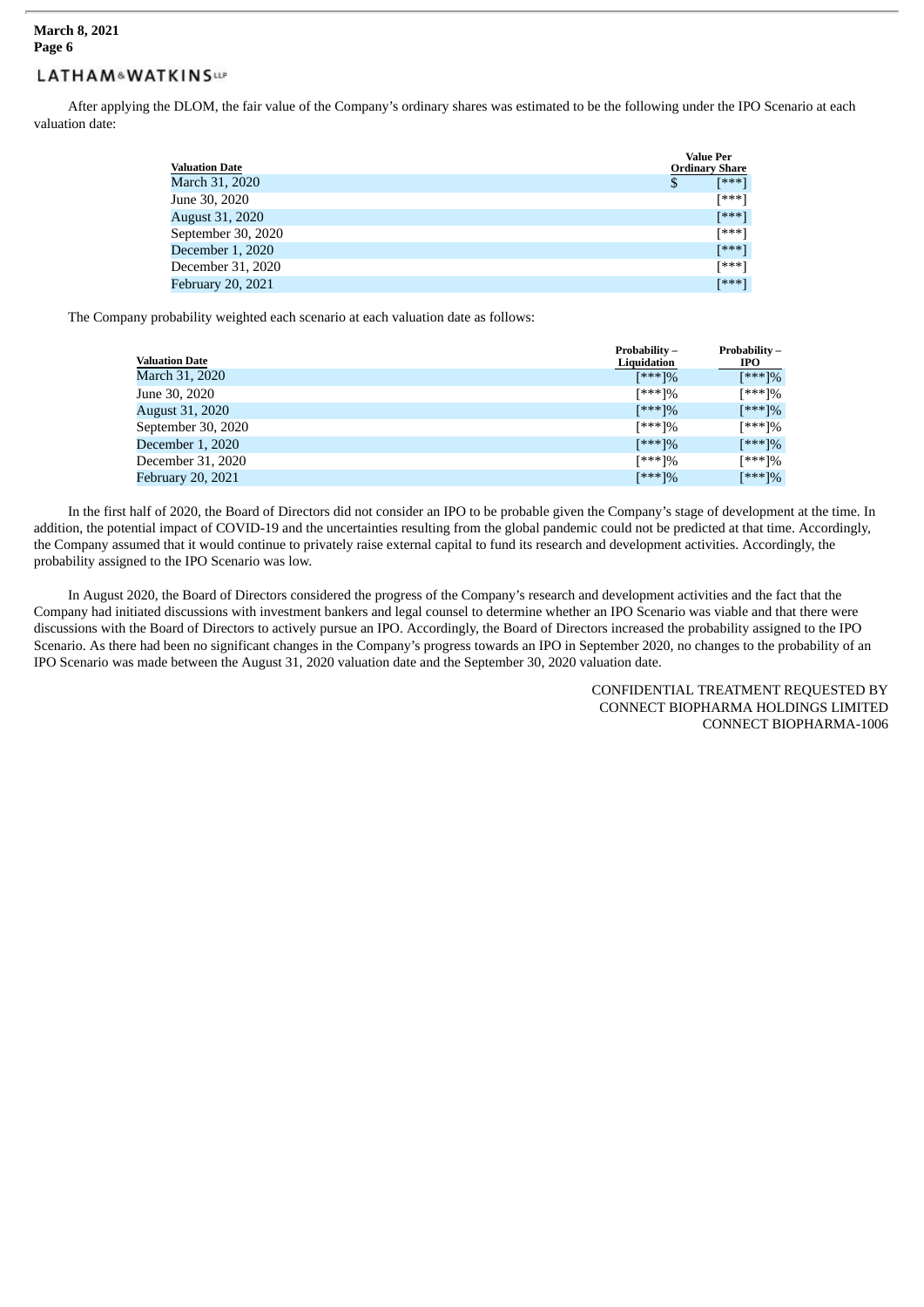In the December 1, 2020 valuation, the Board of Directors increased the probability of an IPO Scenario to [\*\*\*]% from [\*\*\*]% as the Company had continued to increase its efforts towards an IPO by engaging an interim Chief Financial Officer to execute on the IPO, and engaging with investment bankers and legal counsel and commenced its IPO preparation process, including preparing for its first audits, conducting an IPO organizational meeting on November 10, 2020 and appointing two additional directors (Karen J. Wilson and Kleanthis G. Xanthopoulos) with public company experience. However, given there were still significant uncertainties and volatility in the market, the probability of an IPO Scenario was only assessed at [\*\*\*]% at the December 1, 2020 valuation date.

In the December 31, 2020 valuation, the probability of an IPO Scenario was increased to [\*\*\*]% as the Company had confidentially submitted its initial draft registration statement, demonstrating management's and the Board of Director's expectation of going through with the IPO. However, as the Company continued to assess its options, including raising additional capital in the private market, and it observed significant uncertainties and volatility in the market, the probability of an IPO Scenario was only assessed at [\*\*\*]% at the December 31, 2020 valuation date.

In the February 20, 2021 valuation, the probability of an IPO Scenario was increased to [\*\*\*]% as the Company then intended to publicly file an amended registration statement incorporating its 2020 audited financial statements by the end of February, demonstrating management's and the Board of Director's commitment of going through with the IPO. However, there continued to be significant uncertainties and volatility in the market and potential that the IPO would not occur. As this risk was not as significant at the date of the February 20, 2021 valuation, the probability of an IPO Scenario was assessed at [\*\*\*]% at that time.

At each grant date, the Board of Directors evaluated any recent events and their potential impact on the estimated per share fair value of the ordinary shares. For grants of stock awards made on dates for which there was no concurrent independent third-party valuation, the Board of Directors determined the fair value of the ordinary shares on the date of grant taking into consideration the immediately preceding valuation report as well as other pertinent information available at the time of the grant.

#### *DISCUSSION OF FAIR VALUE DETERMINATIONS OVER THE PAST 12 MONTHS*

Notably, for the year ended December 2020, the Company's share-based compensation expense was RMB25.2 million (\$3.9 million), or approximately 12.7% of the Company's total operating expenses of RMB197.8 (\$30.3 million) for the period. The table below sets forth the fair market value determinations of the Company's ordinary shares as provided by independent third-party valuation reports for the period since December 31, 2019: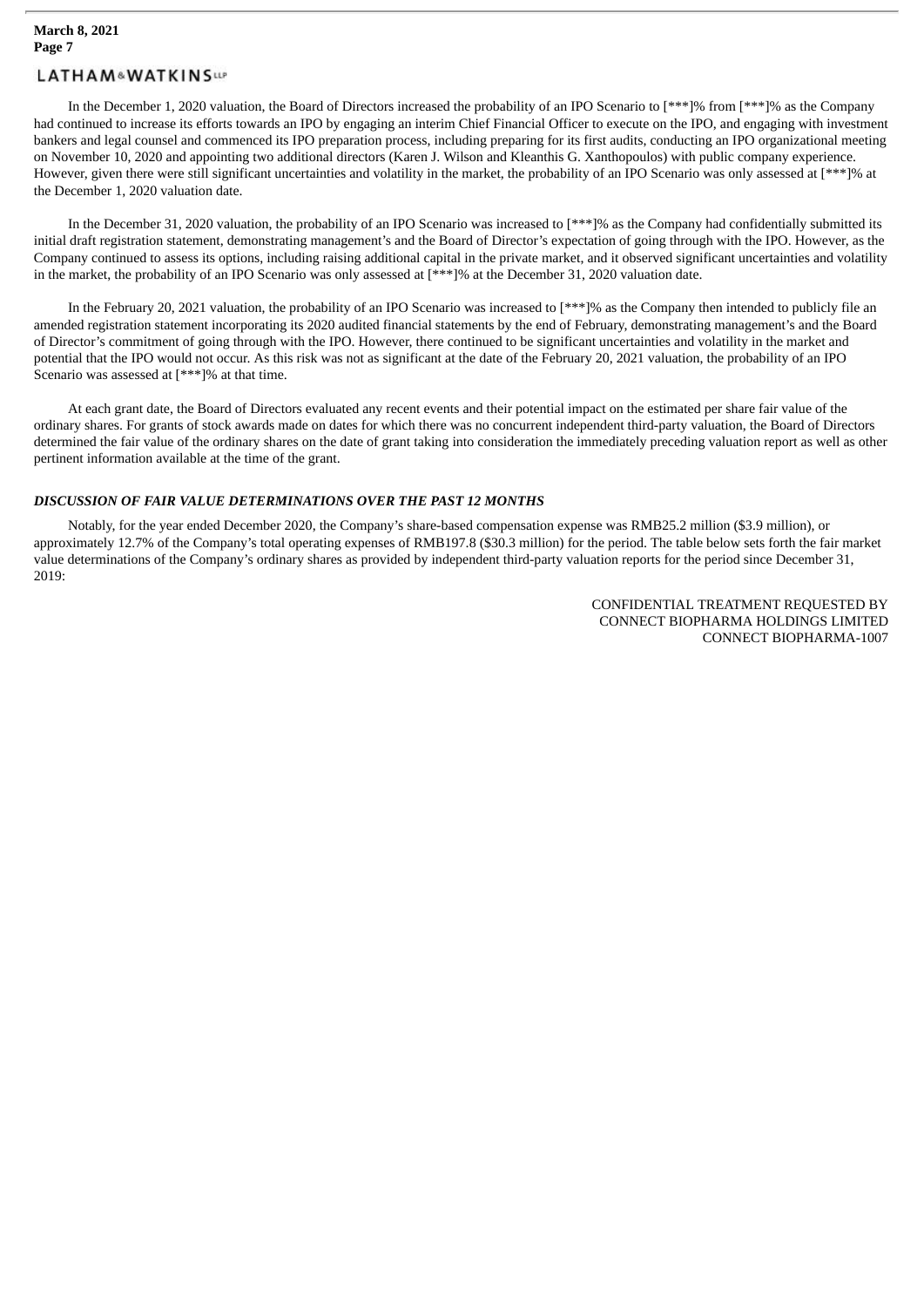#### **March 8, 2021 Page 8**

# **LATHAM&WATKINSUP**

| Date of Estimated<br><b>Fair Value as</b><br>Determined by the<br><b>Valuation Report</b> | <b>Fair Value</b><br><b>Per Share</b> |
|-------------------------------------------------------------------------------------------|---------------------------------------|
| March 31, 2020                                                                            | \$<br>[***]                           |
| June 30, 2020                                                                             | \$<br>[***]                           |
| <b>August 31, 2020</b>                                                                    | \$<br>[***]                           |
| September 30, 2020                                                                        | \$<br>[***]                           |
| December 1, 2020                                                                          | \$<br>[***]                           |
| December 31, 2020                                                                         | \$<br>[***]                           |
| <b>February 20, 2021</b>                                                                  | \$<br>[***]                           |

#### *Corporate and Financing History*

#### Convertible Preferred Unit and Preferred Stock Financings

*Series Pre-A Preferred Shares Financing.* In connection with the Restructuring (as defined below), on October 30, 2018, the Company issued and sold to existing shareholders of Suzhou Connect Biopharma Co., Ltd., a limited liability under the laws of the PRC ("*Connect SZ*"), an aggregate of 31,090 Series Pre-A Preferred Shares (which were split into 3,109,000 Series Pre-A Preferred Shares in December 2018) as consideration and in exchange for the same equity interests they held in Connect SZ. The equity interest held in Connect SZ was originally purchased for aggregate consideration of approximately \$5 million.

*Series A Preferred Shares Financing.* In connection with the Restructuring, on October 30, 2018, the Company issued and sold to existing shareholders of Connect SZ an aggregate of 84,712 Series A Preferred Shares (which were split into 8,471,200 Series A Preferred Shares in December 2018) as consideration and in exchange for the same equity interests they held in Connect SZ. The equity interest held in Connect SZ was originally purchased for aggregate consideration of approximately \$20 million.

*Series B Preferred Shares Financing.* On December 20, 2018, the Company issued and sold to investors in private placements an aggregate of 10,127,579 Series B Preferred Shares at a subscription price of \$5.4307 per share, for aggregate consideration of approximately \$55 million.

*Series C Preferred Shares Financing.* On August 21, 2020, the Company entered into a Series C preferred share purchase agreement to issue and sell to investors in private placements an aggregate of 18,186,643 Series C Preferred Shares at a subscription price of \$6.3233 per share, for aggregate consideration of approximately \$115 million. On December 1, 2020, the Company issued and sold to investors in private placements an aggregate of 3,162,894 additional Series C Preferred Shares at a subscription price of \$6.3233 per share, for aggregate consideration of approximately \$20 million.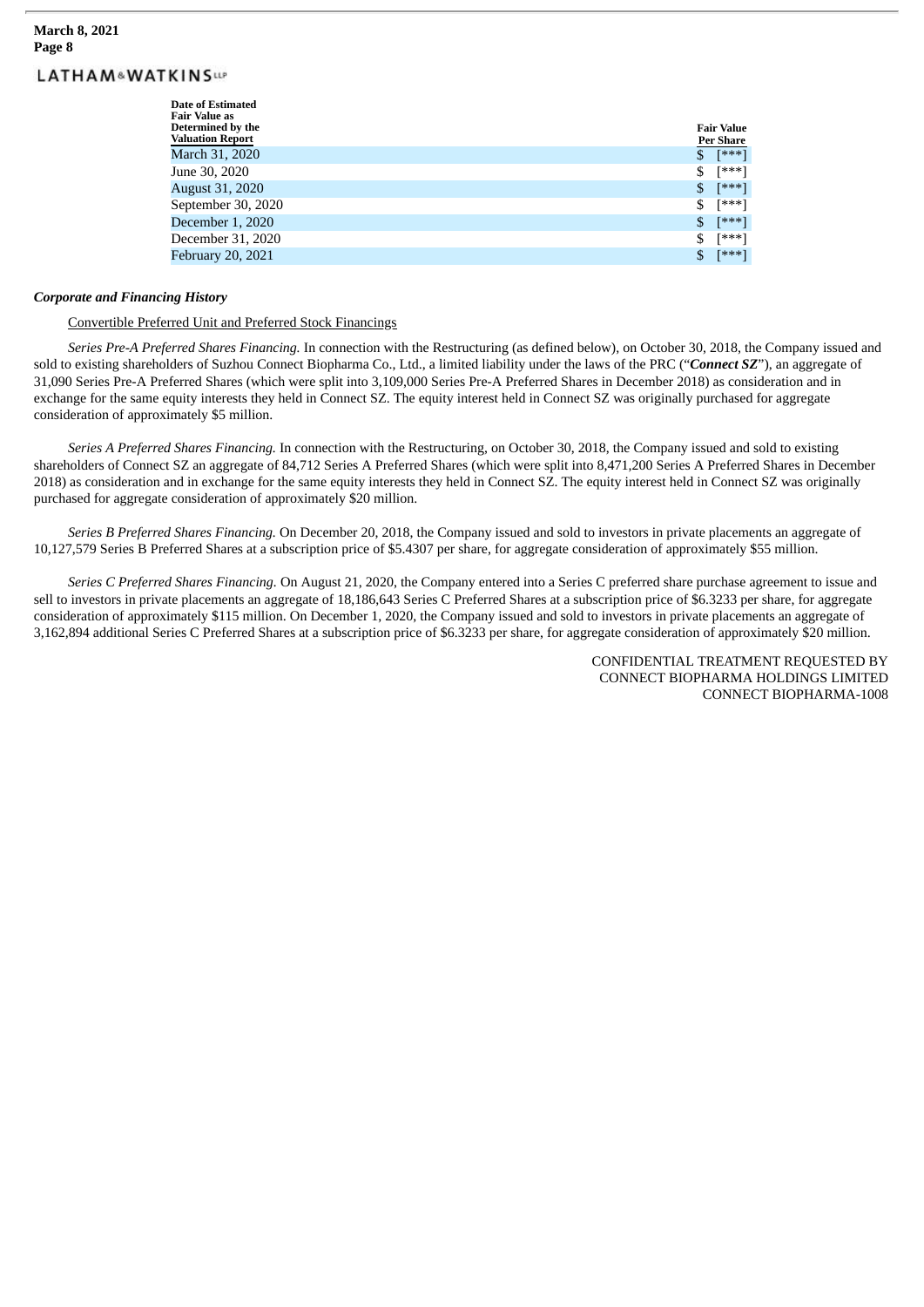#### Reorganization and Restructuring

In November 2015, the Company was formed as a Cayman Islands exempted company with limited liability, and in December 2015, Connect Biopharma Hong Kong Limited ("*Connect HK*") was formed as a limited liability company under the laws of Hong Kong. The Company and Connect HK were formed for the purpose of effecting the reorganization described below as holding companies for the majority shareholders of Connect SZ.

In January 2016, the Company and its subsidiaries underwent a reorganization (the "*Reorganization*"), pursuant to which Connect Biopharma Holdings Limited issued ordinary shares to Dr. Wei and Dr. Pan, each of whom were founders of the company group, in exchange for their equity interests held in Connect SZ. As a result of issuance of the ordinary shares, Dr. Wei and Dr. Pan held 100% of the equity interests in the Company and Connect HK and retained joint control over the Company and its subsidiaries. Following the issuance of equity interests in the Company to Dr. Wei and Dr. Pan, the remaining 30% of the equity interests in Connect SZ (the "*Non-Controlling Interests*") were held by an existing investor.

In October 2018, the Company underwent a restructuring (the "*Restructuring*"), pursuant to which the Company transferred 100% of the outstanding shares of the Company's U.S. and Australian subsidiaries (which were then held by Connect SZ) to Connect HK. Following such transfer, the Company's U.S. and Australian subsidiaries became wholly owned subsidiaries of Connect HK. Also in October 2018, the Company issued ordinary shares of Connect Biopharma Holdings Limited to the holders of Non-Controlling Interests in Connect SZ in exchange for such Non-Controlling Interests and Connect Biopharma Holdings Limited issued Series Pre-A convertible preferred shares, par value \$0.0001 per share, and Series A convertible preferred shares, par value \$0.0001 per share, to the preferred holders of Connect SZ as consideration for the same equity interests they held in Connect SZ, respectively. Following these transactions, the shareholders of Connect SZ became shareholders of the Company and Connect SZ became a wholly owned subsidiary of Connect HK. Following the Reorganization and the Restructuring, each as described above, Connect Biopharma Holdings Limited became the ultimate parent of the Company's subsidiaries.

#### *March 31, 2020 Valuation and Fair Value Determination*

Following the completion of its Series B convertible preferred shares financing, the Company obtained an independent third-party valuation of the Company's ordinary shares as of March 31, 2020 (giving effect to the issuance of the Series B convertible preferred shares issued in December 2018). Based on its consideration of this valuation and the objective and subjective factors described on pages 112 to 114 of the Registration Statement, the Company determined that the fair value of the Company's ordinary shares was \$[\*\*\*] per share as of March 31, 2020 (the "*March 2020 Valuation*").

The independent third-party valuation estimated the equity value of the Company under the Liquidation Scenario using a market approach that derives an implied total equity value from the per share sale price of the Company's equity securities in a recent arm's-length transaction (the "*Backsolve Method*" of the OPM), specifically the closing of the Company's Series B convertible preferred shares financing using the equity value derived from an OPM backsolve performed based on the Series B convertible preferred shares financing. The Company determined that the Series B convertible preferred shares financing was a reasonable indication of value as of the March 31,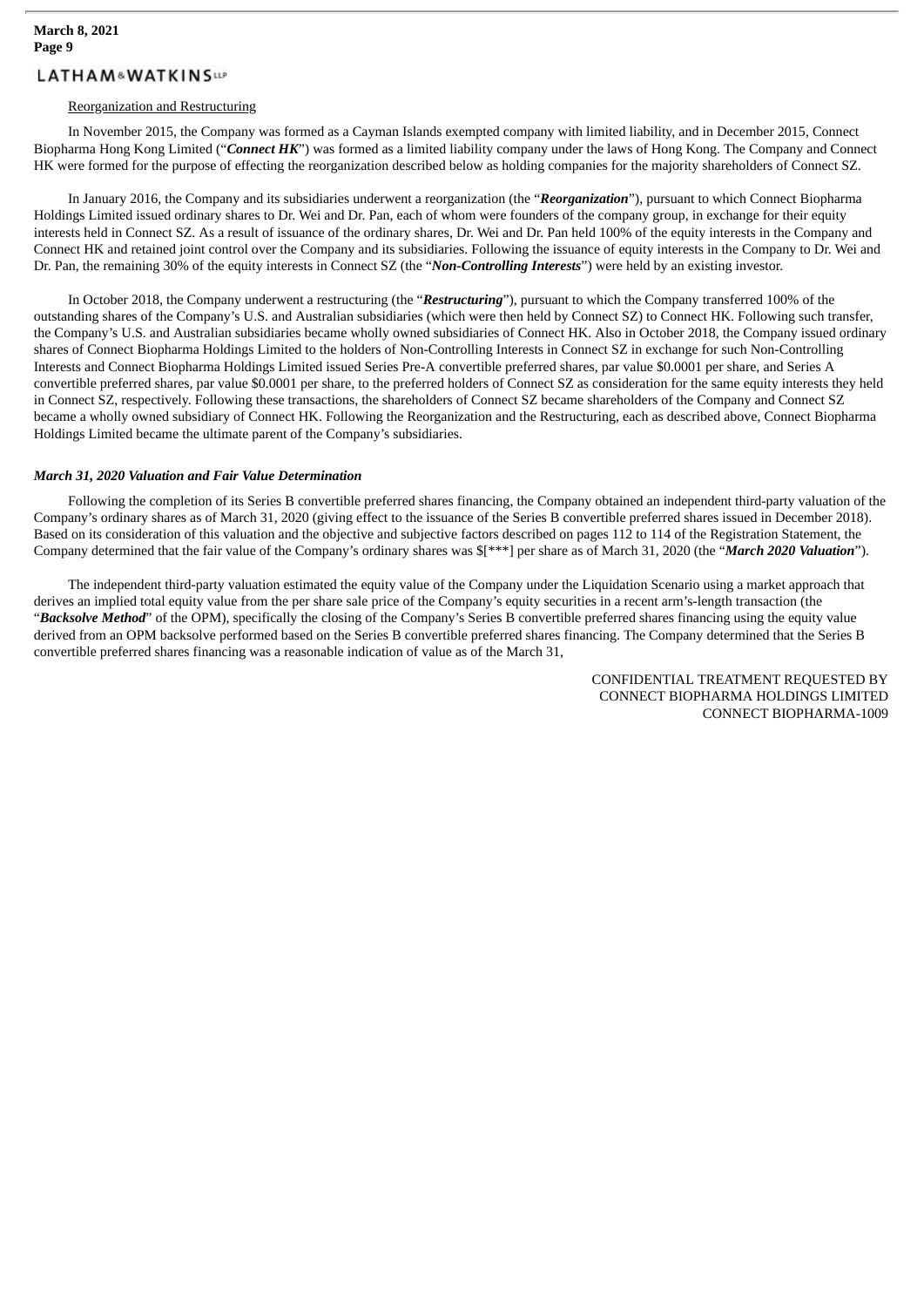2020 valuation date and that the terms of the financing were fairly negotiated at arm's length and reasonably reflected the expected economics of the Company. Taking these factors into consideration, the total implied equity value of the Company under the Liquidation Scenario was determined to be approximately \$[\*\*\*] (prior to DLOM impact) as of the March 31, 2020 valuation date.

The independent third-party valuation also estimated the equity value of the Company under the IPO Scenario based on discussions with investors and investment banks, the Company's cost of equity (based on comparable companies as well as other qualitative considerations) and the expected terms for an IPO event (considered market conditions and the Company's estimate that an exit would most likely occur via an IPO event). Based on these considerations, the independent third-party valuation estimated the equity value of the Company under the IPO Scenario to be approximately \$[\*\*\*] as of the March 31, 2020 valuation date.

After applying the DLOM to each scenario and the probability weighting of each scenario, the Board of Directors determined that the value per ordinary share was \$[\*\*\*] as of the March 31, 2020 valuation date.

#### *June 30, 2020 Valuation and Fair Value Determination*

The Company obtained an independent third-party valuation of the Company's ordinary shares as of June 30, 2020, and, based on its consideration of this valuation and the objective and subjective factors described on pages 112 to 114 of the Registration Statement, the Board of Directors determined that the fair value of the Company's ordinary shares was \$[\*\*\*] per share as of June 30, 2020 (the "*June 2020 Valuation*").

The independent third-party valuation estimated the equity value of the Company under the Liquidation Scenario using the Backsolve Method of the OPM, specifically the closing of the Company's Series B convertible preferred shares financing using the equity value derived from an OPM backsolve performed based on the Series B convertible preferred shares financing. The Company determined that the Series B convertible preferred shares financing continued to be a reasonable indication of value as of the June 2020 Valuation and that the terms of the financing were fairly negotiated at arm's length and reasonably reflected the expected economics of the Company. Taking these factors into consideration, the total implied equity value of the Company under the Liquidation Scenario was determined to be approximately \$[\*\*\*] (prior to DLOM impact) as of the June 30, 2020 valuation date.

The independent third-party valuation also estimated the equity value of the Company under the IPO Scenario based on discussions with investors and investment banks, the Company's cost of equity (based on comparable companies as well as other qualitative considerations) and the expected terms for an IPO event (considered market conditions and the Company's estimate that an exit would most likely occur via an IPO event). Based on these considerations, the independent third-party valuation estimated the equity value of the Company under the IPO Scenario to be approximately \$[\*\*\*] (prior to DLOM impact) as of the June 30, 2020 valuation date.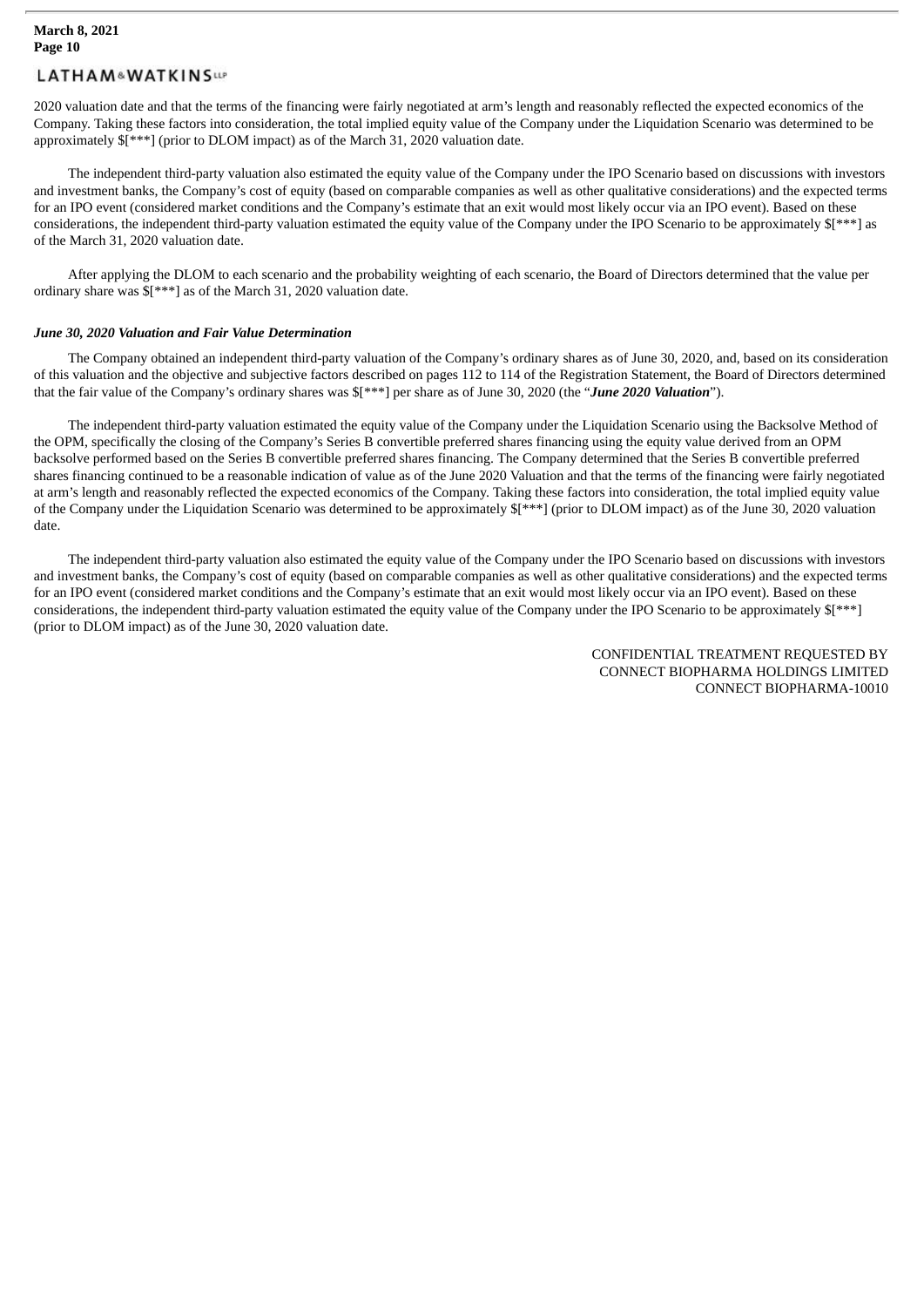After applying the DLOM to each scenario and the probability weighting of each scenario, the Board of Directors determined that the value per ordinary share was \$[\*\*\*] as of the June 30, 2020 valuation date.

The Board of Directors utilized the June 2020 Valuation for its April 22, 2020 stock option grants. The Board of Directors determined that the June 2020 Valuation was more representative of the fair value of its ordinary shares than the March 2020 Valuation based on the equity value estimated. In addition, the change in fair value of ordinary shares between March 31, 2020 and June 30, 2020 was only an increase of  $f^{***}$ ]. Accordingly, the Board of Directors concluded that using either value or interpolating between the two values would not have a material impact on stock-based compensation.

#### *August 31, 2020 Valuation and Fair Value Determination*

Following the completion of the Series C convertible preferred shares financing, the Company obtained an independent third-party valuation of the Company's ordinary shares as of August 31, 2020 (giving effect to the issuance of the Series C convertible preferred shares issued in August 2020). The Company obtained an independent third-party valuation of the Company's ordinary shares as of August 31, 2020, and, based on its consideration of this valuation and the objective and subjective factors described on pages 112 to 114 of the Registration Statement, the Board of Directors determined that the fair value of the Company's ordinary shares was \$[\*\*\*] per share as of August 31, 2020 (the "*August 2020 Valuation*").

The independent third-party valuation estimated the equity value of the Company under the Liquidation Scenario using the Backsolve Method of the OPM, specifically the closing of the Company's Series C convertible preferred shares financing using the equity value derived from an OPM backsolve performed based on the Series C convertible preferred shares financing. The Company determined that the Series C convertible preferred shares financing was a reasonable indication of value as of the August 2020 Valuation and that the terms of the financing were fairly negotiated at arm's length and reasonably reflected the expected economics of the Company. Taking these factors into consideration, the total implied equity value of the Company under the Liquidation Scenario was determined to be approximately \$[\*\*\*] (prior to DLOM impact) as of the August 31, 2020 valuation date.

A significant factor contributing to the increase in the Company's valuation from the June 30 Valuation was also the Company's initiation of its Phase 2 clinical trial of its CBP-201 product candidate in adult patients with moderate-to-severe atopic dermatitis in July 2020.

A significant factor contributing to the increase in the Company's valuation from the June 2020 Valuation was also the Company's successful completion of an approximately \$115 million initial round of it Series C financing on August 21, 2020, which substantially strengthened the Company's balance sheet and extended its operational runway.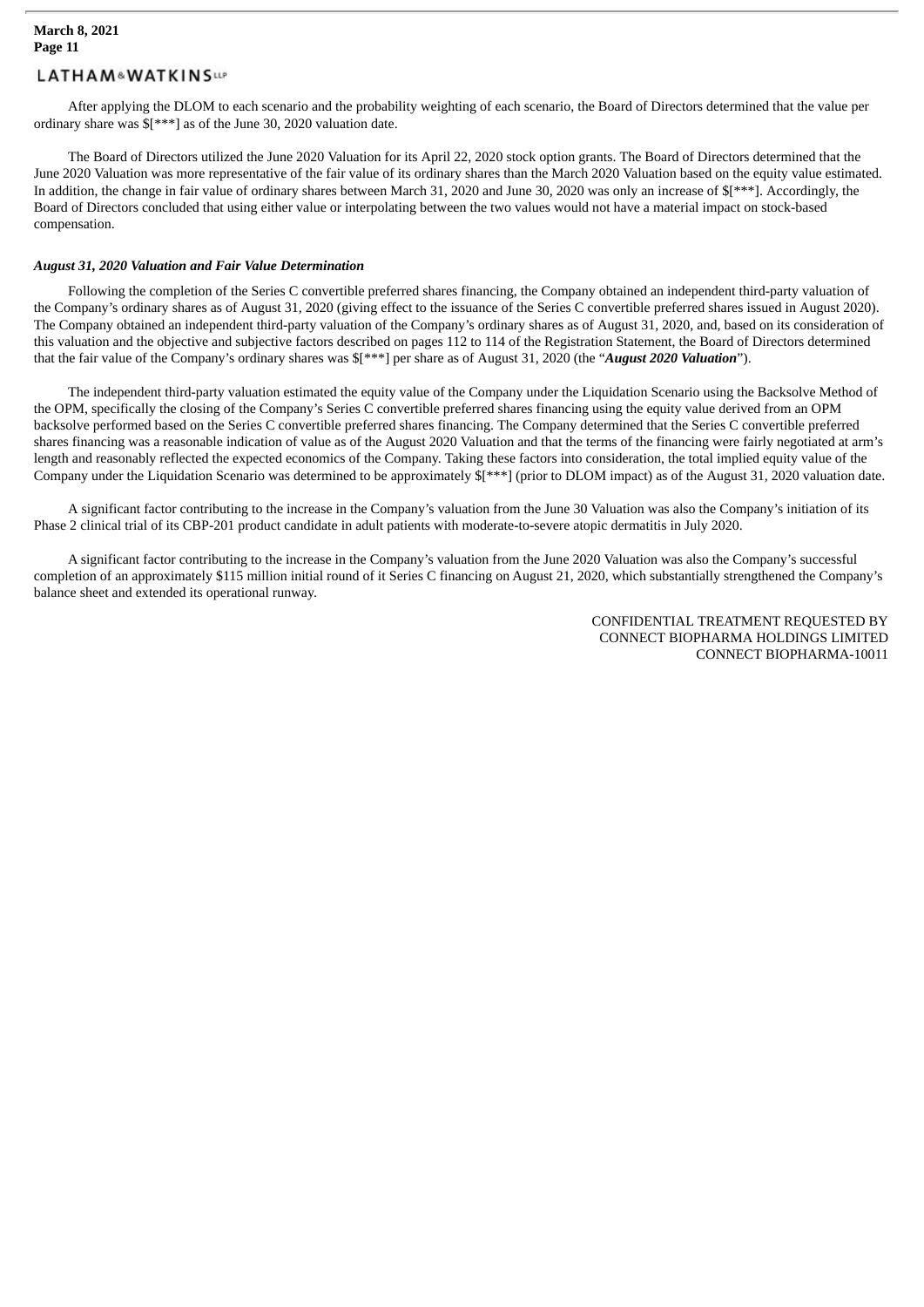The independent third-party valuation also estimated the equity value of the Company under the IPO Scenario based on discussions with investors and investment banks, the Company's cost of equity (based on comparable companies as well as other qualitative considerations) and the expected terms for an IPO event (considered market conditions and the Company's estimate that an exit would most likely occur via an IPO event). Based on these considerations, the independent third-party valuation estimated the equity value of the Company under the IPO Scenario to be approximately \$[\*\*\*] (prior to DLOM impact) as of the August 31, 2020 valuation date.

After applying the DLOM to each scenario and the probability weighting of each scenario, the Board of Directors determined that the value per ordinary share was \$[\*\*\*] as of the August 31, 2020 valuation date.

#### *September 30, 2020 Valuation and Fair Value Determination*

The Company obtained an independent third-party valuation of the Company's ordinary shares as of September 30, 2020, and, based on its consideration of this valuation and the objective and subjective factors described on pages 112 to 114 of the Registration Statement, the Board of Directors determined that the fair value of the Company's ordinary shares was \$[\*\*\*] per share as of September 30, 2020 (the "*September 2020 Valuation*").

The independent third-party valuation estimated the equity value of the Company under the Liquidation Scenario using the Backsolve Method of the OPM, specifically the closing of the Company's Series C convertible preferred shares financing using the equity value derived from an OPM backsolve performed based on the Series C convertible preferred shares financing. The Company determined that the Series C convertible preferred shares financing continued to be a reasonable indication of value as of the September 2020 Valuation and that the terms of the financing were fairly negotiated at arm's length and reasonably reflected the expected economics of the Company. Taking these factors into consideration, the total implied equity value of the Company under the Liquidation Scenario was determined to be approximately \$[\*\*\*] (prior to DLOM impact) as of the September 30, 2020 valuation date.

The independent third-party valuation also estimated the equity value of the Company under the IPO Scenario based on discussions with investors and investment banks, the Company's cost of equity (based on comparable companies as well as other qualitative considerations) and the expected terms for an IPO event (considered market conditions and the Company's estimate that an exit would most likely occur via an IPO event). Based on these considerations, the independent third-party valuation estimated the equity value of the Company under the IPO Scenario to be approximately \$[\*\*\*] (prior to DLOM impact) as of the September 30, 2020 valuation date.

After applying the DLOM to each scenario and the probability weighting of each scenario, the Board of Directors determined that the value per ordinary share was \$[\*\*\*] as of the September 30, 2020 valuation date.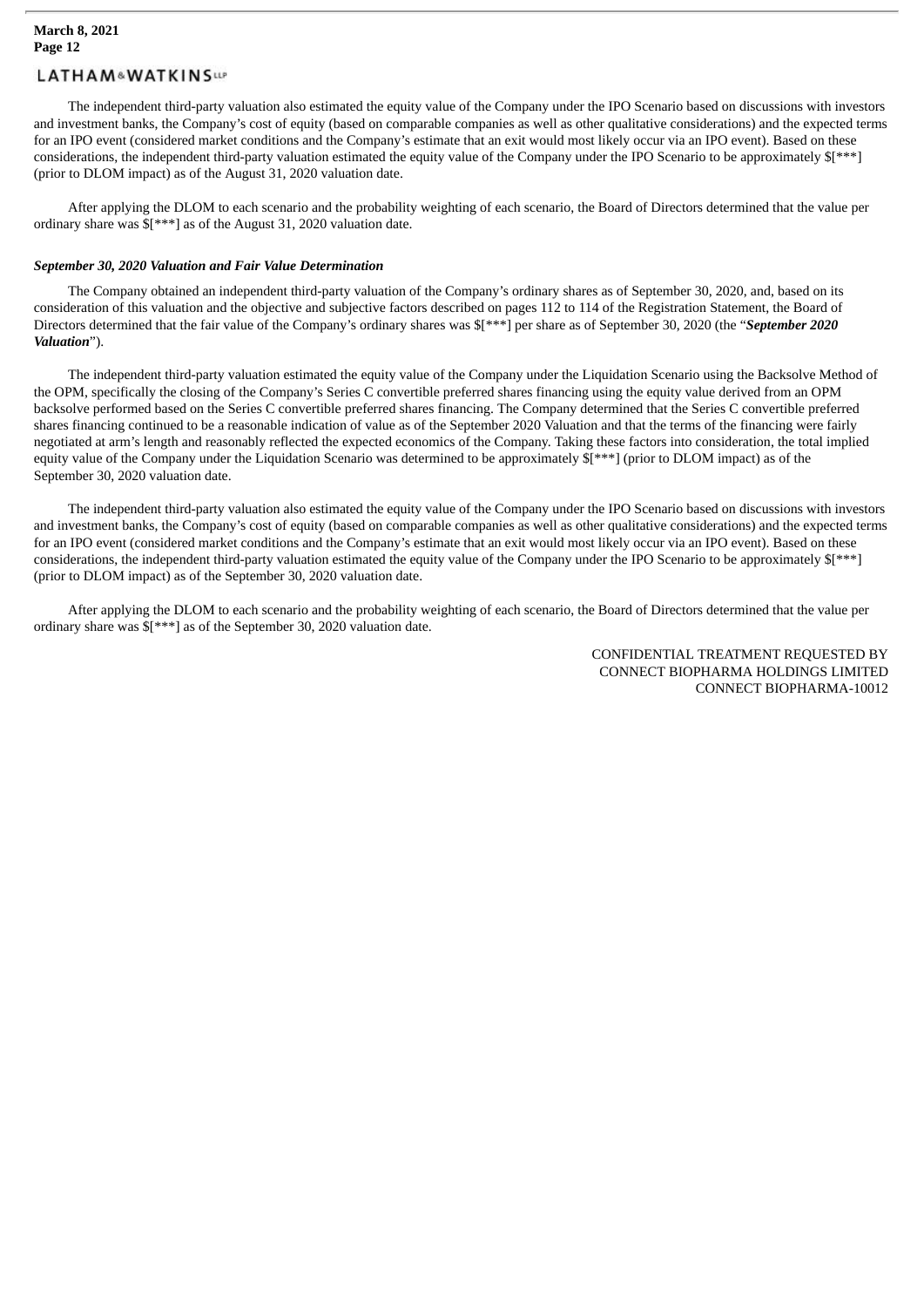#### *December 1, 2020 Valuation and Fair Value Determination*

The Company obtained an independent third-party valuation of the Company's ordinary shares as of December 1, 2020, and, based on its consideration of this valuation and the objective and subjective factors described on pages 112 to 114 of the Registration Statement, the Board of Directors determined that the fair value of the Company's ordinary shares was \$[\*\*\*] per share as of December 1, 2020 (the "*December 1, 2020 Valuation*").

The independent third-party valuation estimated the equity value of the Company under the Liquidation Scenario using the Backsolve Method of the OPM, specifically the December 1, 2020 second closing of the Company's Series C convertible preferred shares financing using the equity value derived from an OPM backsolve performed based on the Series C convertible preferred shares financing. The Company determined that the Series C convertible preferred shares financing was a reasonable indication of value as of the December 1, 2020 Valuation in light of this second closing and that the terms of the financing were fairly negotiated at arm's length and reasonably reflected the expected economics of the Company. Taking these factors into consideration, the total implied equity value of the Company under the Liquidation Scenario was determined to be approximately \$[\*\*\*] (prior to DLOM impact) as of the December 1, 2020 valuation date.

Significant factors contributing to the increase in the Company's valuation from the September 30 Valuation included the Company's reporting of complete data from its Phase 1b study of its CBP-201 product candidate in adult patients with moderate-to-severe atopic dermatitis in October 2020 and the successful completion of an approximately \$20 million second round of Series C financing on December 1, 2020, which further strengthened the Company's balance sheet and extended its operational runway.

The independent third-party valuation also estimated the equity value of the Company under the IPO Scenario based on discussions with investors and investment banks, the Company's cost of equity (based on comparable companies as well as other qualitative considerations) and the expected terms for an IPO event (considered market conditions and the Company's estimate that an exit would most likely occur via an IPO event). Based on these considerations, the independent third-party valuation estimated the equity value of the Company under the IPO Scenario to be approximately \$[\*\*\*] (prior to DLOM impact) as of the December 1, 2020 valuation date.

After applying the DLOM to each scenario and the probability weighting of each scenario, the Board of Directors determined that the value per ordinary share was \$[\*\*\*] as of the December 1, 2020 valuation date.

The Board of Directors utilized the December 1, 2020 Valuation for its December 14, 2020 stock option grants. The Board of Directors determined that since the December 1, 2020 Valuation no material events that had occurred that would have caused a significant increase in the valuation of the Company's ordinary shares. In addition, as the valuation date was relatively close to the grant date, the Board of Directors determined it was appropriate to utilize the December 1, 2020 Valuation.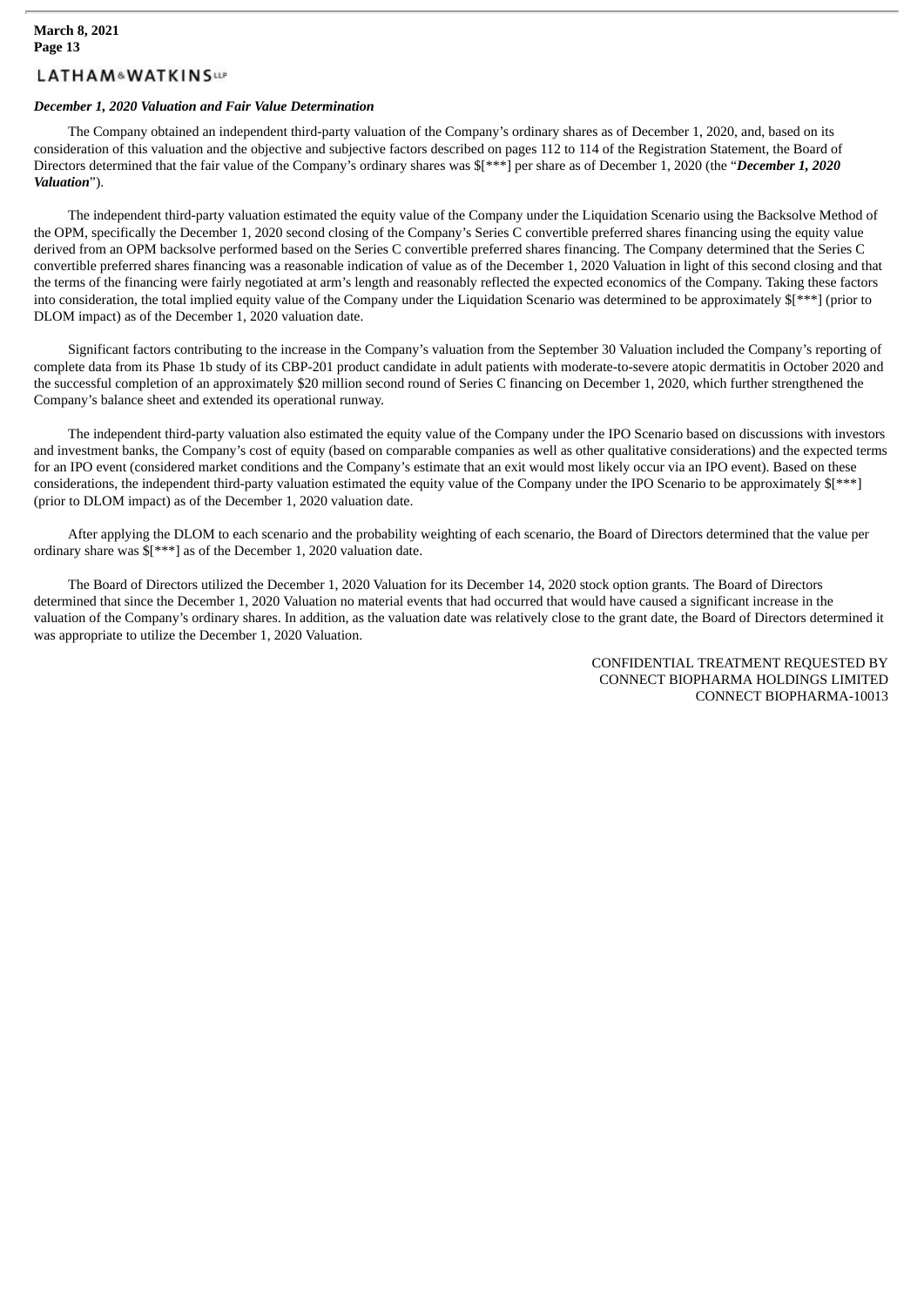#### *December 31, 2020 Valuation and Fair Value Determination*

The Company obtained an independent third-party valuation of the Company's ordinary shares as of December 31, 2020, and, based on its consideration of this valuation and the objective and subjective factors described on pages 112 to 114 of the Registration Statement, the Board of Directors determined that the fair value of the Company's ordinary shares was \$[\*\*\*] per share as of December 21, 2020 (the "*December 31, 2020 Valuation*").

The independent third-party valuation estimated the equity value of the Company under the Liquidation Scenario using the Backsolve Method of the OPM, specifically the closing of the Company's Series C convertible preferred shares financing using the equity value derived from an OPM backsolve performed based on the Series C convertible preferred shares financing. The Company determined that the Series C convertible preferred shares financing continued to be a reasonable indication of value as of the December 31, 2020 valuation date and that the terms of the financing were fairly negotiated at arm's length and reasonably reflected the expected economics of the Company. Taking these factors into consideration, the total implied equity value of the Company under the Liquidation Scenario was determined to be approximately \$[\*\*\*] (prior to DLOM impact) as of the December 31, 2020 valuation date.

The independent third-party valuation also estimated the equity value of the Company under the IPO Scenario based on discussions with investors and investment banks, the Company's cost of equity (based on comparable companies as well as other qualitative considerations) and the expected terms for an IPO event (considered market conditions and the Company's estimate that an exit would most likely occur via an IPO event). Based on these considerations, the independent third-party valuation estimated the equity value of the Company under the IPO Scenario to be approximately \$[\*\*\*] (prior to DLOM impact) as of the December 31, 2020 valuation date.

After applying the DLOM to each scenario and the probability weighting of each scenario, the Board of Directors determined that the value per ordinary share was \$[\*\*\*] as of the December 31, 2020 valuation date.

The Board of Directors utilized the December 31, 2020 Valuation for its December 21, 2020 stock option grants. The Board of Directors determined that using the December 31, 2020 Valuation was more appropriate given the grant occurred after the Company confidentially submitted its initial draft registration statement. Accordingly, the Board of Directors determined that the triggering event which caused the probability of the IPO Scenario to increase had occurred when the grant was made and the resulting increase in valuation of the Company's ordinary shares should be factored into this grant. In addition, the Board of Directors believed there were no material events that would have caused a significant increase in the valuation of the Company's stock options between the valuation date and the grant date.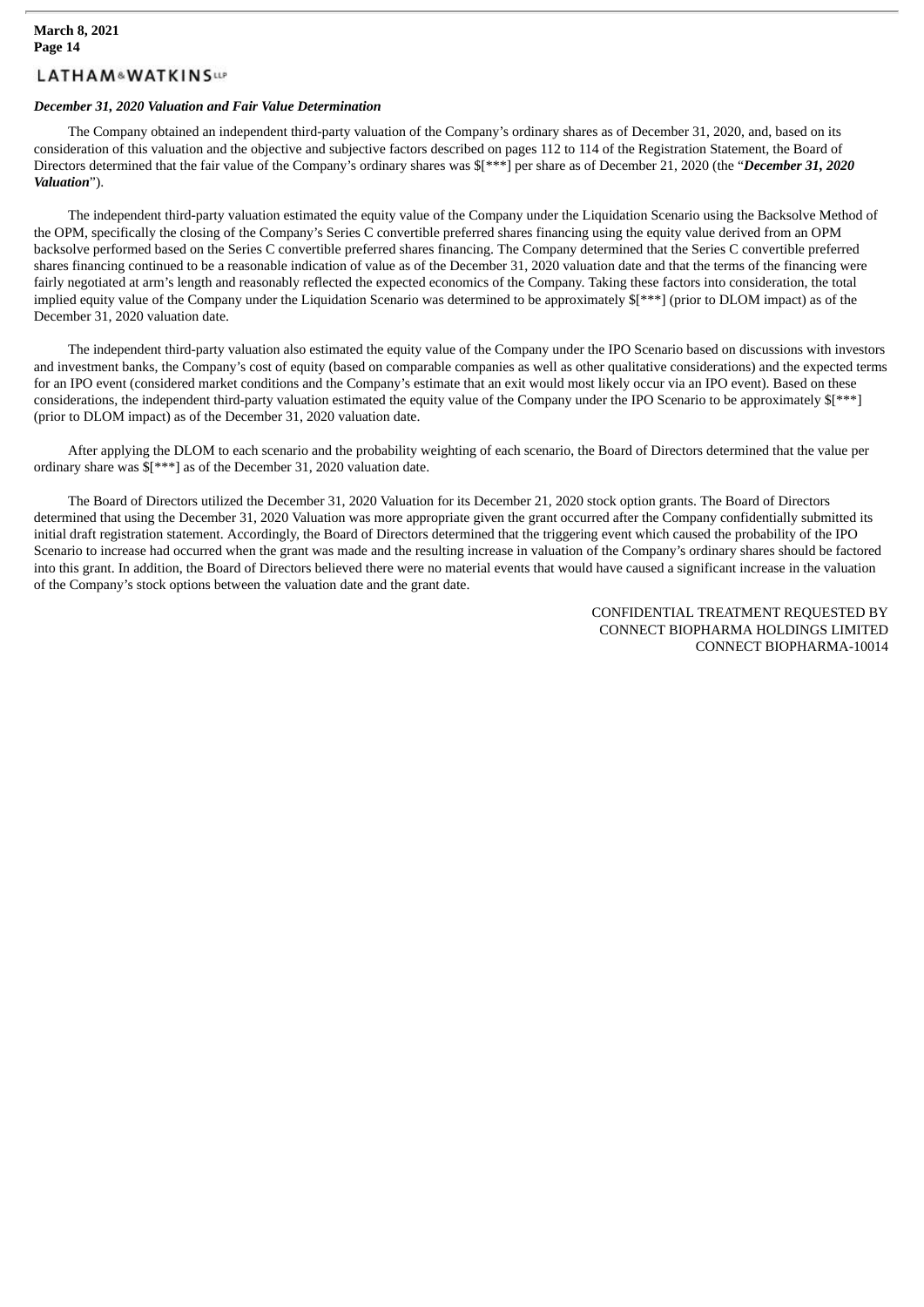#### *February 20, 2021 Valuation and Fair Value Determination*

The Company obtained an independent third-party valuation of the Company's ordinary shares as of February 20, 2021, and, based on its consideration of this valuation and the objective and subjective factors described on pages 112 to 114 of the Registration Statement, the Board of Directors determined that the fair value of the Company's ordinary shares was \$[\*\*\*] per share as of February 20, 2021 (the "*February 2021 Valuation*").

The independent third-party valuation estimated the equity value of the Company under the Liquidation Scenario using the Backsolve Method of the OPM, specifically the closing of the Company's Series C convertible preferred shares financing using the equity value derived from an OPM backsolve performed based on the Series C convertible preferred shares financing. The Company determined that the Series C convertible preferred shares financing continued to be a reasonable indication of value as of the February 2021 Valuation and that the terms of the financing were fairly negotiated at arm's length and reasonably reflected the expected economics of the Company. Taking these factors into consideration, the total implied equity value of the Company under the Liquidation Scenario was determined to be approximately  $\frac{1}{2}$  (prior to DLOM impact) as of the February 20, 2021 valuation date.

Additional factors contributing to the increase in the Company's valuation from the December 31 Valuation was the expansion of its senior management team through the hiring of Dr. Selwyn Ho as its Chief Business Officer to see corporate development, business development and alliance management, public relations, and early commercialization activities and the establishment of a Scientific Advisory Board comprised of industry leaders in the clinical development and approval of novel therapies for a variety of inflammatory conditions.

The independent third-party valuation also estimated the equity value of the Company under the IPO Scenario based on discussions with investors and investment banks, the Company's cost of equity (based on comparable companies as well as other qualitative considerations) and the expected terms for an IPO event (considered market conditions and the Company's estimate that an exit would most likely occur via an IPO event). Based on these considerations, the independent third-party valuation estimated the equity value of the Company under the IPO Scenario to be approximately \$[\*\*\*] (prior to DLOM impact) as of the February 20, 2021 valuation date.

After applying the DLOM to each scenario and the probability weighting of each scenario, the Board of Directors determined that the value per ordinary share was \$[\*\*\*] as of the February 20, 2021 valuation date.

The Board of Directors utilized the February 2021 Valuation for its February 20, 2021 stock option grants as it was most representative of fair value.

#### *PRELIMINARY ASSUMED IPO PRICE*

As noted above, the Preliminary IPO Price Range is  $$[***]$  to  $$[***]$  per share, with a Preliminary Assumed IPO Price of approximately  $$[***]$ per share. The Preliminary IPO Price Range was derived using a combination of valuation methodologies, including, among other methodologies:

• a comparison of the Company's post-money valuation at the conclusion of its last round of financing to step-up valuations for comparable companies pursuing an IPO following their respective last rounds of financings;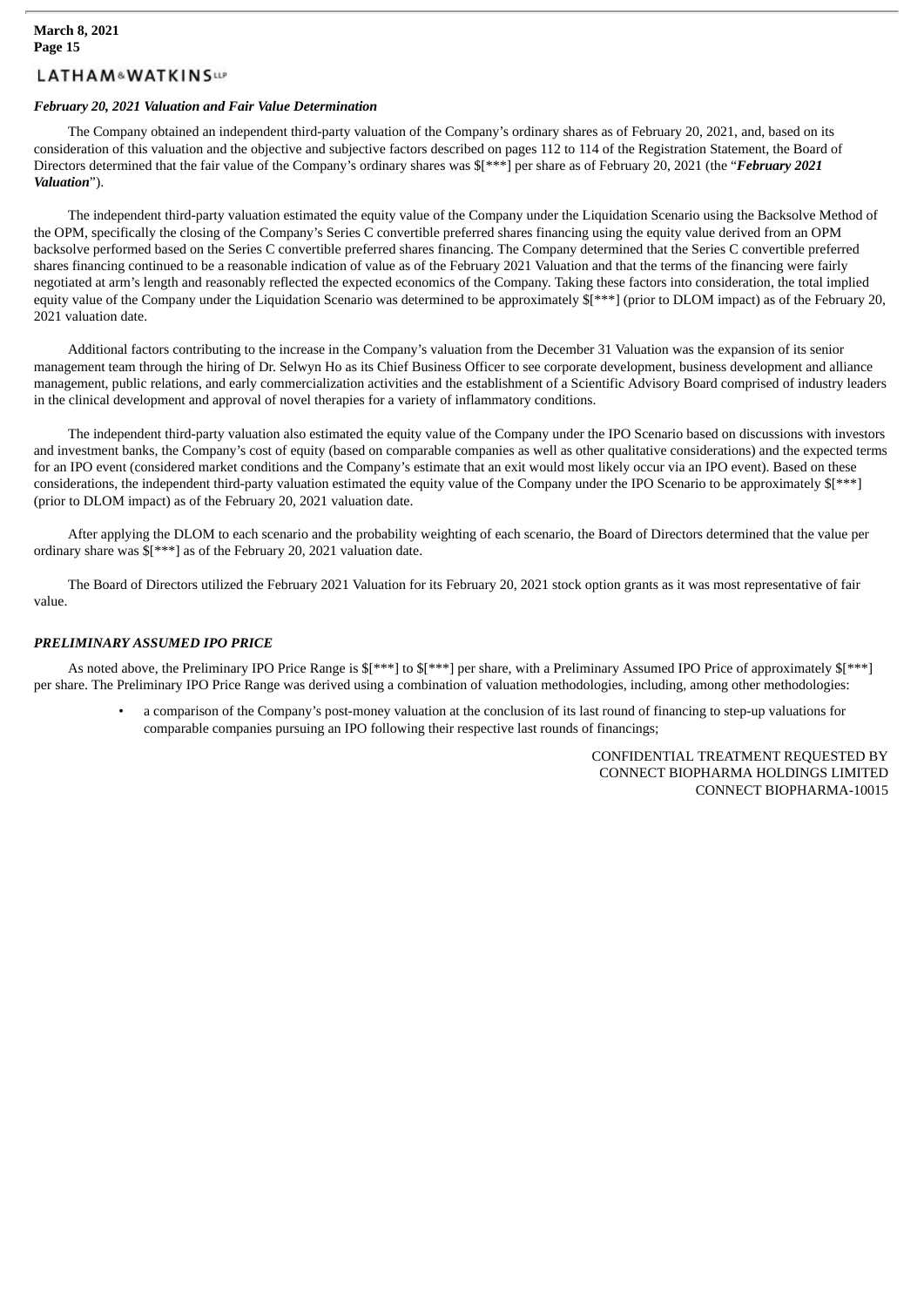- a comparison of comparable company valuations at the time of their respective IPOs;
- a comparison of public companies at a similar stage of development;
- a comparison of the valuation increases for comparable companies at the time of their respective IPOs; and
- feedback from prospective investors as a result of testing-the-waters meetings.

The following table summarizes the Company's anticipated pre-offering equity values (based on the low-end, mid-point and high-end of the Preliminary IPO Price Range) (in millions, except per share data).

|                                                  | Low-End             | <b>Mid-Point</b> | <b>High-End</b>        |
|--------------------------------------------------|---------------------|------------------|------------------------|
| Pre-Offering Equity Value                        | $$ [***]$           | $S$ [***]        | $S$ [***]              |
| Pre-Offering Equity Value Per Share (pre-split)  | $S$ [***] $S$ [***] |                  | $S$ [***]              |
| Pre-Offering Equity Value Per Share (post-split) | $S$ [***] $S$ [***] |                  | $\frac{1}{2}$ $*^{**}$ |

### *COMPARISON OF PRELIMINARY IPO PRICE RANGE AND ESTIMATED EQUITY FAIR VALUE PER SHARE*

For the equity awards since December 31, 2020, there are a number of factors that account for the increase in the Preliminary IPO Price Range over the applicable grant date fair value used for determining share-based compensation expense. The Preliminary IPO Price Range does not take into account the current lack of liquidity for the Company's ordinary shares and assumes a successful IPO with no weighting attributed to any other outcome for the Company's business, such as remaining a privately held company or being sold in an acquisition transaction. As is typical for IPOs, the Preliminary IPO Price Range was not derived using a formal determination of fair value, but was determined as a result of discussions among the Company's management, Board of Directors, and representatives of the underwriters. Conversely, the Company's valuation methodologies, which are both commonly accepted and applied in the valuation community and are consistent with the methods and guidance in the AICPA Practice Guide, reflect the potential for alternative liquidity events occurring at different future dates, which inherently decreases the estimated fair value per share due to the combination of (i) the discounting to present value for